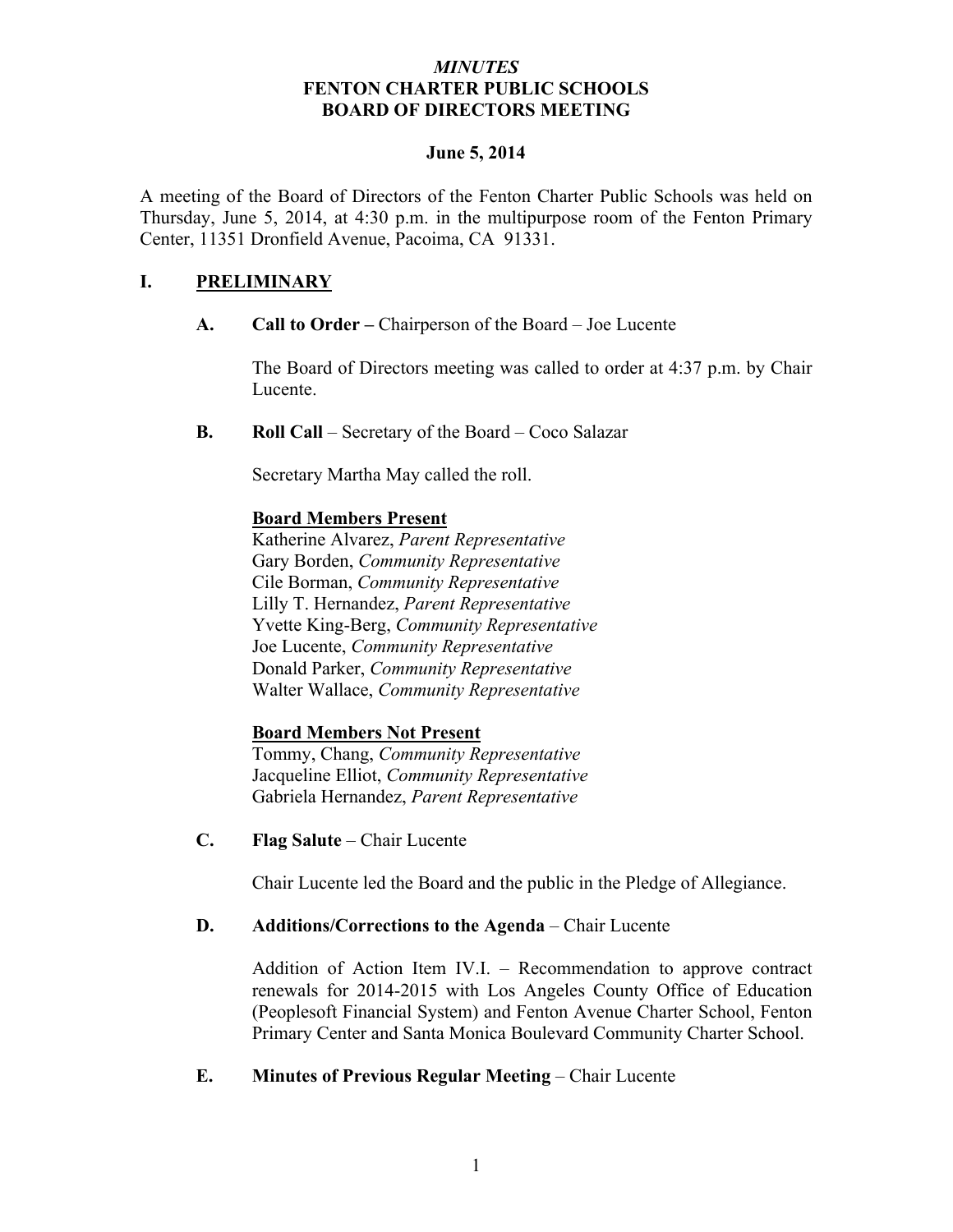On **MOTION** of Lilly T. Hernandez, **SECONDED** by Yvette King-Berg and **CARRIED** by a vote of 8 (YES) and 0 (NO), the minutes of the May 8, 2014 Regular Meeting of the Board of Directors were approved.

## **II. COMMUNICATIONS**

### **A. Presentations from the Public** – Chair Lucente

There were no presentations from the public.

#### **B. Committee/Council Reports**

Minutes of all meetings held by any committee and/or council were sent to the Board Members prior to this meeting.

There were no further reports by committees/councils.

### **C. Treasurer/CFO's Report**

Glenn Benitz, CharterWorks Accountant and the Controller for FCPS, presented the April financial statements including cash flow positions for the three schools, profit and loss statements, revenue, expenditures and a year-to-date projection for the Fenton Charter Public Schools for the remainder of the school year.

### **D. Directors' Reports**

Fenton Avenue Charter School – Stacy Carroll Hutter, Director, reported.

Fenton Primary Center – Richard Parra, Director, reported.

Santa Monica Boulevard Community Charter School – Dr. David Riddick, Director, reported.

## **E. Executive Director's Report**

Fenton Charter Public Schools – Irene Sumida, Executive Director, reported.

### **III. CONSENT AGENDA ITEMS**

- **A. Recommendation to approve the staff rosters of Fenton Avenue Charter School, Fenton Primary Center and Santa Monica Boulevard Community Charter School for the 2014-2015 school year**
- **B. Recommendation to approve proposal from HealthNet for employee medical benefit coverage**
- **C. Recommendation to approve the 2014-2015 contract with CharterWorks**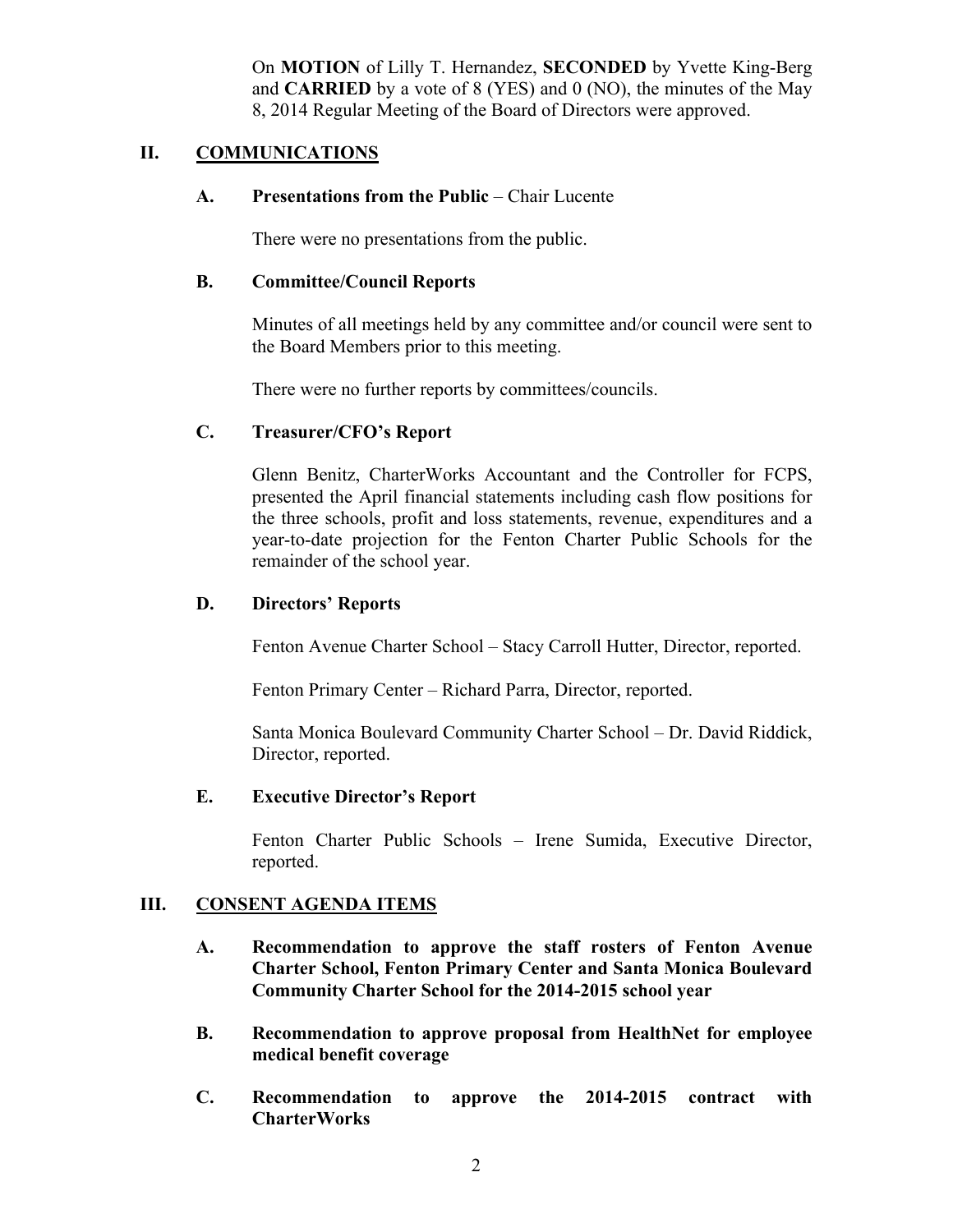**D. Recommendation to approve revised contract with School Nutrition Plus for 2014-2015**

### **E. Recommendation to receive grant award of \$100,000 on behalf of the Fenton Primary Center from the Ralph M. Parsons Foundation**

On **MOTION** of Donald Parker, **SECONDED** by Gary Borden and **CARRIED** by a vote of 8 (YES) and 0 (NO), the consent calendar, items A-E, was approved.

## **F. Recommendation to approve the 2014-2015 contract with Learningtech.org**

On **MOTION** of Gary Borden, **SECONDED** by Cile Borman and **CARRIED** by a vote of 7 (YES) and 1 (ABSTENTION), the consent calendar, item F, was approved.

# **IV. ITEMS SCHEDULED FOR ACTION**

**A. Recommendation to approve preliminary draft of Local Control and Accountability Plans (LCAP) for Fenton Avenue Charter School, Fenton Primary Center and Santa Monica Boulevard Community Charter School**

On **MOTION** of Gary Borden, **SECONDED** by Lilly T. Hernandez and **CARRIED** by a vote of 8 (YES) and 0 (NO), the recommendation to approve the Local Control and Accountability Plans for Fenton Avenue Charter School, Fenton Primary Center and Santa Monica Boulevard Community Charter School was approved.

## **B. Recommendation to approve the 2014-2015 preliminary budget proposals for FACS, FPC and SMBCCS**

On **MOTION** of Yvette King-Berg, **SECONDED** by Gary Borden and **CARRIED** by a vote of 8 (YES) and 0 (NO), the recommendation to approve the 2014-2015 preliminary budget proposals for FACS, FPC and SMBCCS was approved.

## **C. Recommendation to approve the 2014-2015 schedule for FCPS Board of Directors regular meetings**

On **MOTION** of Donald Parker, **SECONDED** by Gary Borden and **CARRIED** by a vote of 8 (YES) and 0 (NO), the recommendation to approve the 2014-2015 schedule for FCPS Board of Directors regular meetings was approved.

## **D. Recommendation to approve the expenditure for infrastructure implementation project at Santa Monica Boulevard Community Charter School**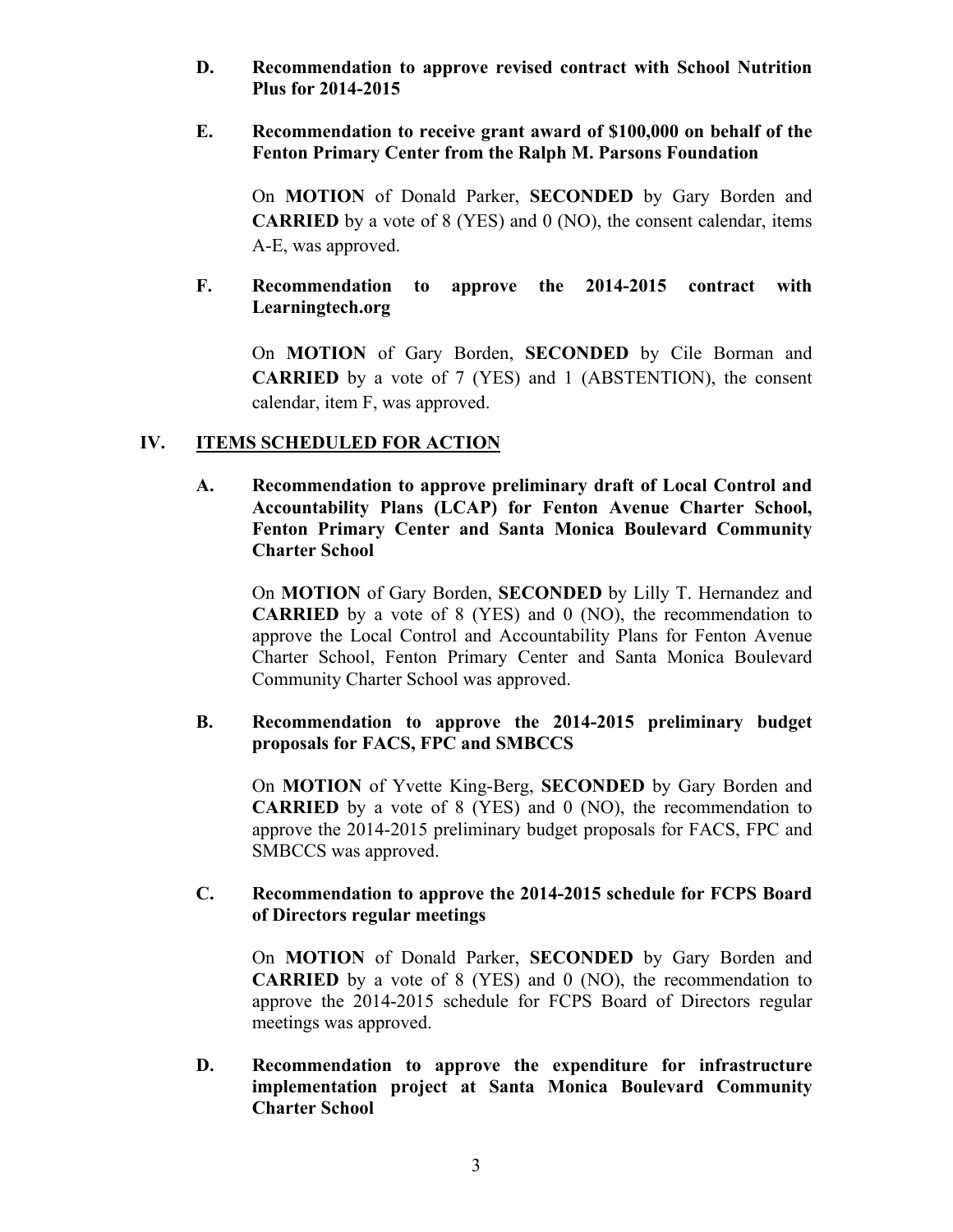On **MOTION** of Yvette King-Berg, **SECONDED** by Donald Parker and **CARRIED** by a vote of 8 (YES) and 0 (NO), the recommendation to approve the expenditure for infrastructure implementation project at Santa Monica Boulevard Community Charter School was approved.

### **E. Recommendation to approve hiring of Social Awareness and Behavior Support Coordinator for Fenton Primary Center**

On **MOTION** of Lilly T. Hernandez, **SECONDED** by Donald Parker and **CARRIED** by a vote of 8 (YES) and 0 (NO), the recommendation to approve the hiring of the Social Awareness and Behavior Support Coordinator for Fenton Primary Center was approved.

# **F. Recommendation to approve Internal Revenue Service Form 990 for Fenton Avenue Charter School, Fenton Primary Center and Santa Monica Boulevard Community Charter School for the 2012 tax year**

On **MOTION** of Yvette King-Berg, **SECONDED** by Gary Borden and **CARRIED** by a vote of 8 (YES) and 0 (NO), the recommendation to approve Internal Revenue Service Forms 990 for Fenton Avenue Charter School, Fenton Primary Center and Santa Monica Boulevard Community Charter School for the 2012 tax year was approved.

### **G. Recommendation to approve solar installation at the Fenton Primary Center**

On **MOTION** of Donald Parker, **SECONDED** by Lilly T. Hernandez and **CARRIED** by a vote of 8 (YES) and 0 (NO), the recommendation to approve solar installation at the Fenton Primary Center was approved.

# **H. Recommendation to approve the agreements between the California Charter Schools Association and Fenton Avenue Charter School, Fenton Primary Center and Santa Monica Boulevard Community Charter School (separate agreements for each school)**

On **MOTION** of Yvette King-Berg, **SECONDED** by Cile Borman and **CARRIED** by a vote of 8 (YES) and 1 (ABSTENTION), the recommendation to approve the agreements between the California Charter Schools Association and Fenton Avenue Charter School, the California Charter Schools Association and the Fenton Primary Center, and the California Charter Schools Association and Santa Monica Boulevard Community Charter School (separate agreements for each school) was approved.

**I. Recommendation to approve contract renewals for 2014-2015 with Los Angeles County Office of Education (Peoplesoft Financial System) and Fenton Avenue Charter School, Fenton Primary Center and Santa Monica Boulevard Community Charter School**

On **MOTION** of Yvette King-Berg, **SECONDED** by Lilly T. Hernandez and **CARRIED** by a vote of 8 (YES) and 0 (NO), the recommendation to